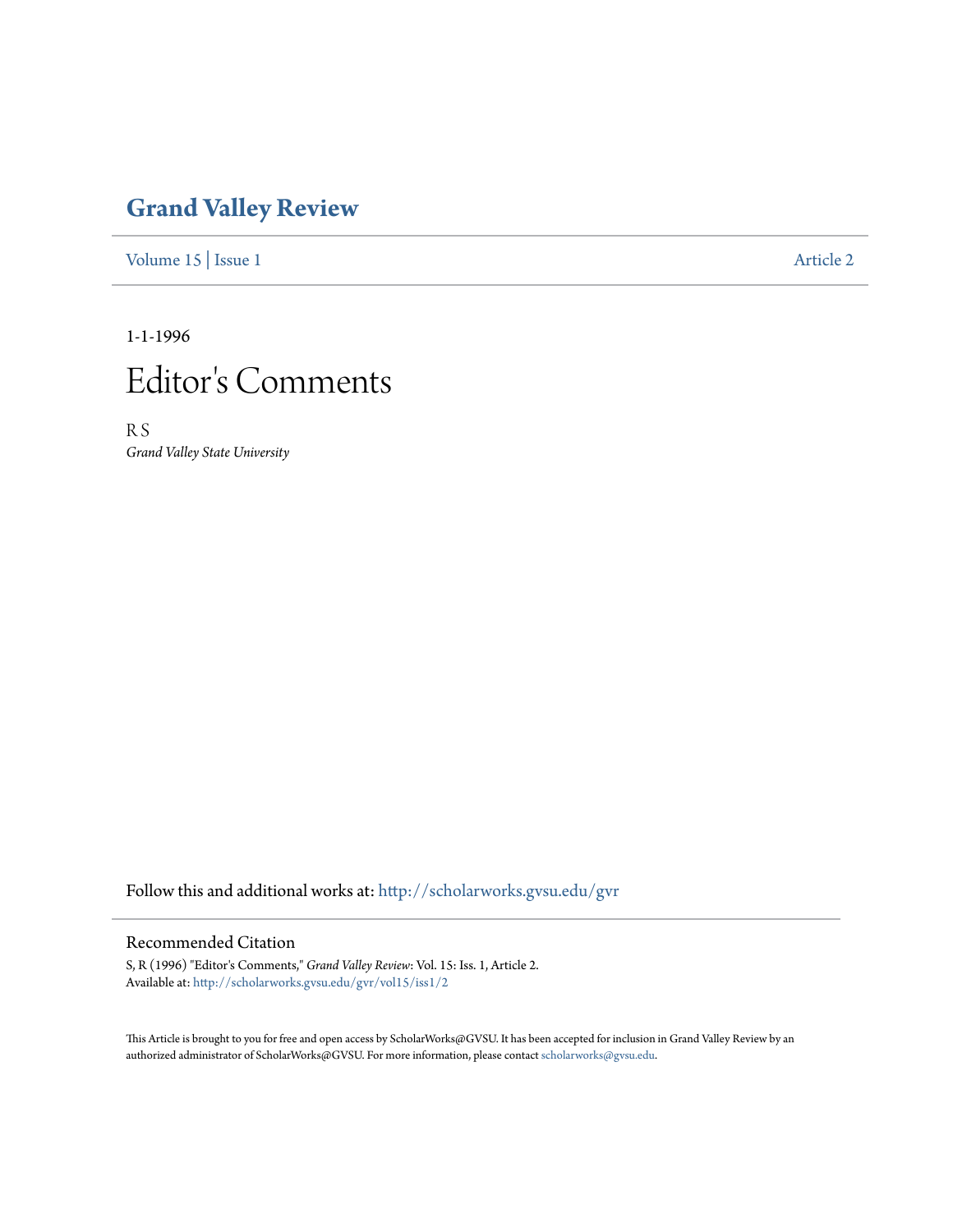## **Editor's Comments**

In winter, 1996, seven faculty members (all chairs of academic departments), an academic dean, some other administrators, and some staff members-sixteen participants in all-were invited to participate in an "Academic Leadership Roundtable." Sponsored by the Provost's Office and organized by Bart Merkle, Associate Provost and Dean of Students, and Diana Pace, Director of Counseling, the program consisted of Thursday night meetings throughout the semester. Each session (after the first) began with talks by representatives of the various functions of the University in order to provide for the participants-most of them fairly new at Grand Valley-the opportunity to learn about the issues and challenges in higher education. The discussions that followed allowed them to examine the beliefs and values that guide this institution. At the introductory session, Adrian Tinsley, former Dean of William James College (of Grand Valley State Colleges-see the fall, 1995 issue of the Grand Valley Review) and now President of Bridgewater State College in Massachusetts, spoke of several challenges in higher education, posed by such changes in the nation as a more conservative political and social climate and the rapid expansion of technology. We are pleased to begin this issue with an adaptation of that talk.

There follow four responses to it. The first, by President Lubbers, is a personal account of how challenges at Grand Valley have been and continue to be opportunities to make an institution that is increasingly responsive to the needs of the community it serves. The next three essays are by participants in the Roundtable. Hari Singh gives an economist's views of how the growing cost of higher education may alter the perceived functions of universities, particularly as a purveyor of general education. Robert Hendersen sees a threat to faculty control of curricula because of governmental and administrative desires to be fiscally conservative. And Cynthia Mader discovers that job satisfaction at Grand Valley has been a key to its success.

To end this section, Mary Seeger notes the challenges in higher education that women have faced and continue to face; and David Seibold, one of the founding members of Grand Forum, describes that new program's value to the tri-county community.

A break in the discussion of academic issues and challenges is provided by a new associate at Grand Valley, Michelle De Rose, whose poems are apropos of Western Michigan and the fall season.

At the beginning of fall term this year, the GVSU Faculty Teaching and Learning Center sponsored its second annual Conference on Teaching and Learning. The keynote address, "Encouraging the Campus Focus on Learning and Teaching," was given by Joan North, past senior consultant to the Secretary of Health, Education, and Welfare, and presently Dean of the College of Professional Studies at the University of Wisconsin-Stevens Point. We are pleased to include an adaptation of her talk in this issue.